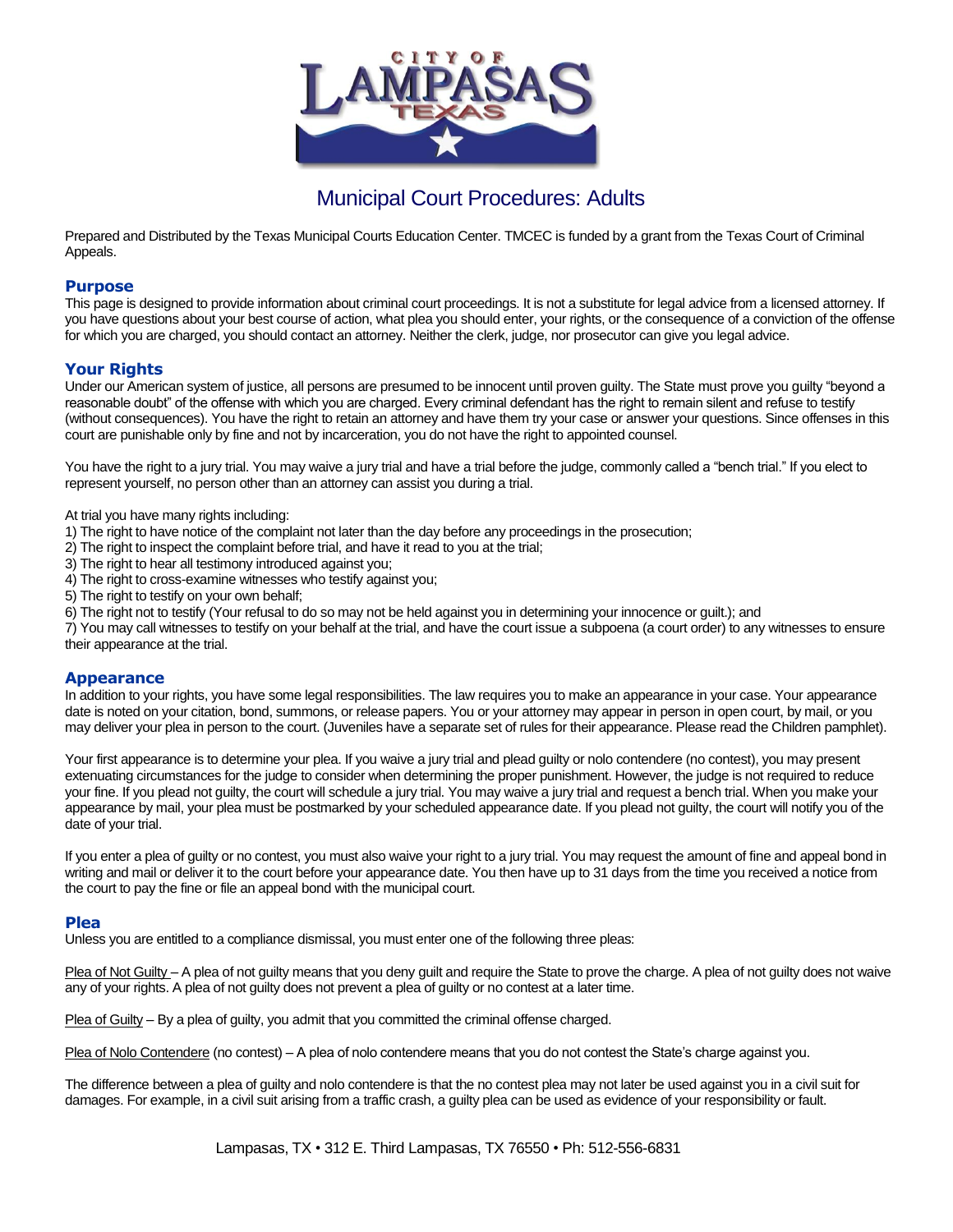If you plead guilty or nolo contendere, you will be found guilty and should be prepared to pay the fine. A plea of guilty or nolo contendere waives all of the trial rights discussed earlier. If you are unable to pay the entire fine and costs, you should be prepared to document and explain your financial situation.

#### **Fines, Costs, and Fees**

The amount of the fine assessed by the court is determined by the facts and circumstances of the case. Mitigating circumstances may lower the fine, and aggravating circumstances may increase the fine. The maximum fine amount allowed for most traffic violations is \$200; for most other violations of State law and city ordinances--\$500; for fire safety, health, zoning, and sanitation ordinance violations—\$2,000.

Courts are required by the laws of the State of Texas to collect court costs and fees. Because costs vary for different offenses, check with the court for the amount of costs that will be assessed for the violation with which you are charged. If you go to trial, you may have to pay the costs of overtime paid to a peace officer spent testifying at trial. If you request a jury trial and are convicted, a \$3 jury fee is assessed. If a warrant was served or processed, a \$50 warrant fee is also assessed. If you do not pay the whole fine and costs within 30 days of the court's judgment, you must pay an additional \$25 time payment fee.

Court costs are only assessed if you are found guilty at trial, if you plead guilty or nolo contendere, or if you are granted deferred disposition or a driving safety course. If you are found not guilty or the case is dismissed, court costs are not assessed.

# **Judge's Ability to Dismiss**

The municipal judge is responsible for conducting a fair, impartial, and public trial. The case against you is brought by the State of Texas through the prosecutor, not the court. Therefore, the judge may not dismiss a case without the prosecutor having the right to try the case.

There are several exceptions to this rule, including deferred disposition, driving safety courses, and compliance dismissals.

#### **Trial Procedures**

If you need a continuance, you must put the request in writing with your reason for your request and submit it to the court prior to trial. You may request a continuance for the following reasons:

1) A religious holy day where the tenets of your religious organization prohibit members from participating in secular activities such as court proceedings (you must file an affidavit with the court stating this information); 2) You feel it is necessary for justice in your case; or

3) By agreement of the parties (you and the prosecutor).

The judge decides whether or not to grant the continuance. Failure to submit the request in writing may cause your request to be denied.

If you choose to have the case tried before a jury, you have the right to question jurors about their qualifications to hear your case. If you think that a juror will not be fair, impartial, or unbiased, you may ask the judge to excuse the juror. You are also permitted to strike three members of the jury panel for any reason you choose, except a strike based solely upon race or gender.

As in all criminal trials, the trial begins with each party given an opportunity to make an opening argument. Then the State presents its case first by calling witnesses to testify against you.

You then have the right to cross-examine the State's witnesses. You may not, however, argue with the witnesses. Cross-examination must be in the form of questions.

After the prosecution has rested, you may present your case. You have the right to call witnesses who know anything about the incident. The State has the right to cross-examine the witnesses that you call.

If you so desire, you may testify on your own behalf, but as a defendant, you may not be compelled to testify. It is your choice, and your silence cannot be used against you. If you do testify, the State has the right to cross-examine you.

After all testimony is concluded, both sides can make a closing argument. This is your opportunity to summarize the evidence, present your theory of the case, argue why the State has failed to meet its burden of proof, and make other arguments allowed by law. The State has the right to present the first and last arguments.

In determining the defendant's guilt or innocence, the judge or jury may consider only the testimony of witnesses and evidence admitted during the trial. The judge or jury must find the defendant guilty "beyond a reasonable doubt."

You may elect the jury to assess the fine if you are convicted. If you do not file an election before the trial begins, the judge will assess the fine.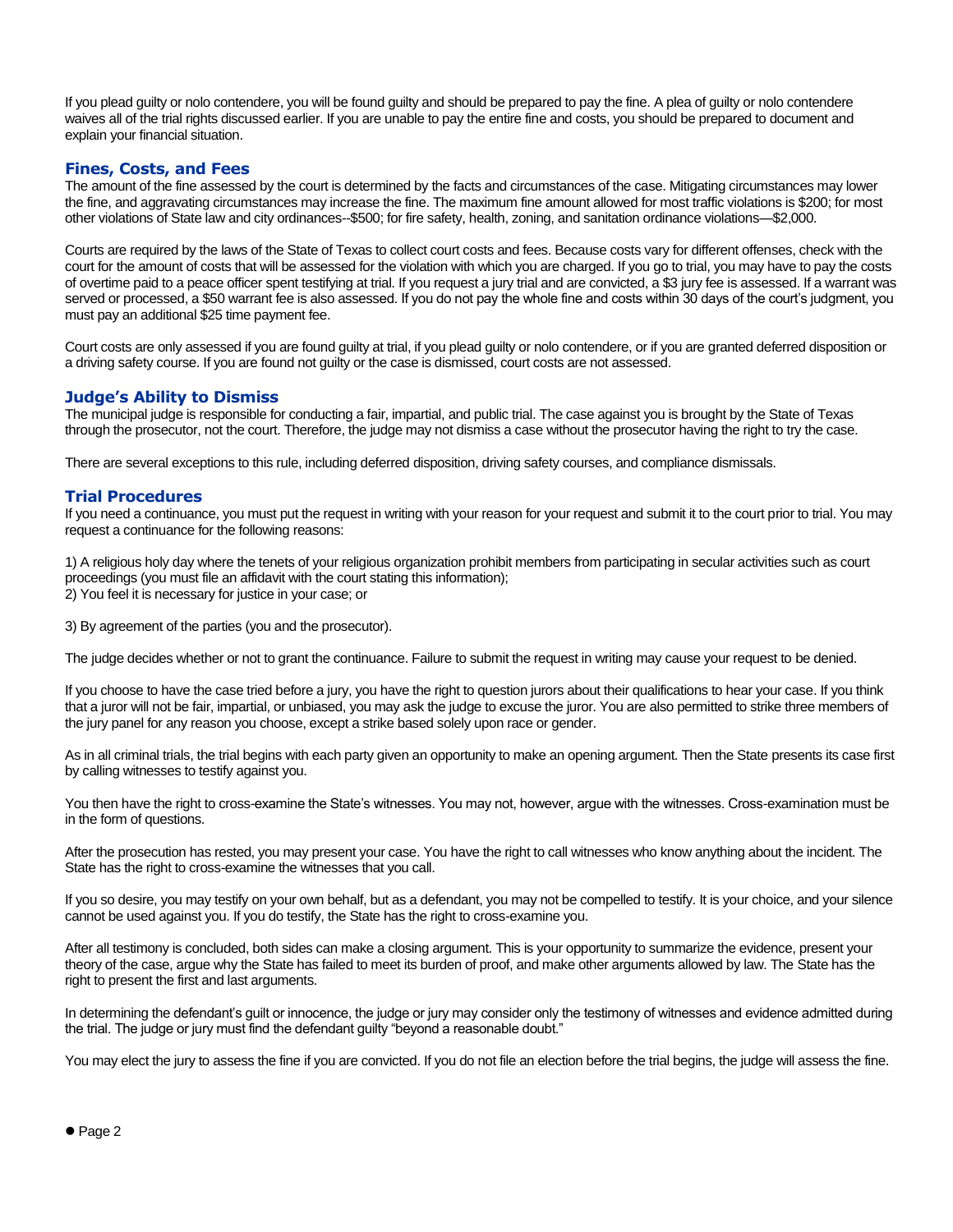You should be prepared to pay the fine and costs or post an appeal bond if you are convicted.

# **Driving Safety Course**

If you are charged with a traffic offense, you may be eligible to ask the judge to take a driving safety course to dismiss the charge. The request must be made on or before the appearance date on the citation. It must be made in person, by counsel, or by certified mail. (If you are under age 17, you must appear in open court with a parent or guardian to make the request.) If you were operating a motorcycle, you may be required to take a motorcycle operator's training course. If you are charged with allowing a child to ride unsecured in a safety belt or a child passenger safety seat system, you must take a special driving safety course that has four hours training on child passenger safety seat systems. At the time of the request, you must do the following:

- 1) Plead guilty or no contest;
- 2) Pay court costs;
- 3) Pay a \$10 administrative fee, if required;
- 4) Present proof of financial responsibility (insurance); and

5) Present a valid Texas driver's license or permit. (Active military and spouses or dependent children of active military may present a valid driver's license from any state.)

To be eligible, you:

1) Cannot have taken a driving safety course or motorcycle operator's course for a traffic offense within the last 12 months from the date of the current offense;

2) Cannot currently be taking the course for another traffic violation;

3) Cannot be the holder of a commercial driver's license (CDL) or have held a CDL at the time of the offense; and

4) Have not committed one of the following offenses:

- Failure to Give Information at Accident Scene;
- Leaving Scene of Accident;
- Passing a School Bus;
- A serious traffic violation, which applies to commercial motor vehicle operators;
- An offense in a construction or maintenance work zone when workers are present;
- Speeding 25 mph or more over limit; or
- Speeding 95 mph or more.

The case will be deferred for 90 days.

#### During that time you must:

1) Complete a driving safety course approved by the Texas Education Agency or a motorcycle operator's course approved by the Department of Public Safety and present the completion certificate to the court;

2) Present a certified copy of your driving record from the Department of Public Safety that shows that you have not had a driving safety course within the preceding 12 months from the date of the current offense; and

3) Swear to an affidavit that you were not taking a driving safety course at the time of the request for the current offense and that you have not taken one that is not shown on your driving record.

If you do not present the required documents in time, the court will notify you to return to court and explain why you failed. The judge may, but is not required to, allow you to file the proper papers for an extension at that time. Your failure to be present at that hearing will result in a conviction, a fine being assessed, and a capias pro fine for your arrest being issued.

#### **Deferred Disposition**

The judge may, in the judge's sole discretion, defer disposition on most cases. The holder of a commercial driver's license (CDL) is not eligible for deferred disposition on moving traffic violations. Costs must generally be paid when the court grants deferred. If you complete the required terms, the case is dismissed, and the court may impose a special expense fee not to exceed the maximum fine amount authorized by state law. The deferred period cannot exceed 180 days.